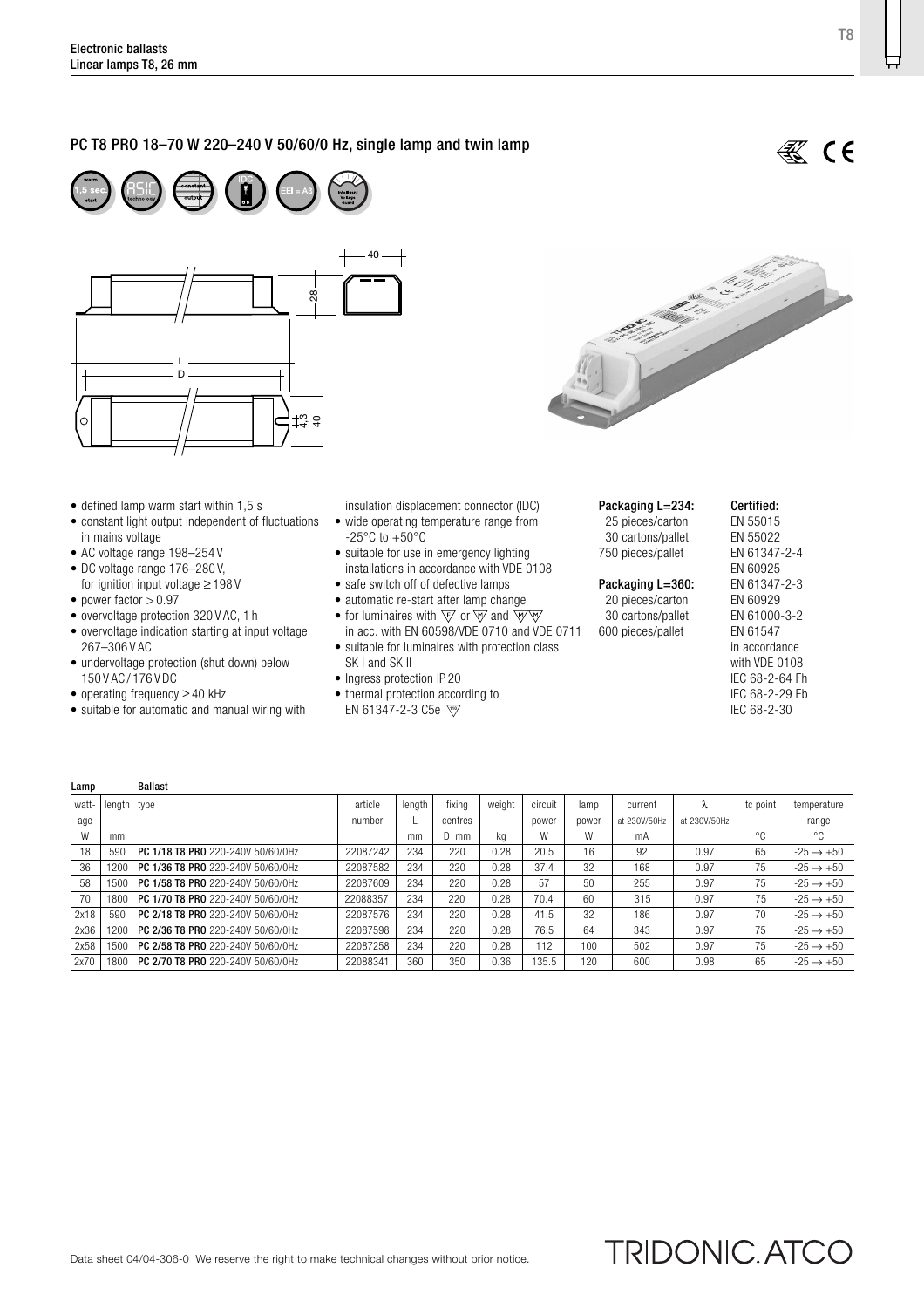### Technical data

| The PC T8 PRO complies with: |
|------------------------------|
| FN 55015                     |
| EN 55022                     |
| FN 61000-3-2                 |
| FN 61347-2-4                 |
| FN 60925                     |
| FN 61547                     |
| FN 61347-2-3                 |
| FN 60929                     |
| IFC 68-2-64 Fh               |
| IFC 68-2-29 Fh               |
| IEC 68-2-30                  |
|                              |

## CE

| <b>ENEC</b> marked                        |  |
|-------------------------------------------|--|
| CELMA energy classification $E E I = A 3$ |  |

### Lamp starting characteristics

Warm start Starting time 1,5 s with AC and DC operation

### AC operation

Mains voltage: 220–240 V 50/60 Hz 198–254 V 50/60 Hz

### DC operation

220–240 V 0 Hz 198–280 V 0 Hz certain lamp start 176–280 V 0 Hz operating range Light output level in DC operation: 100 %

### Emergency lighting

Use in emergency lighting installations according to VDE 0108 or for emergency luminaires according to EN 61347-2-3 appendix J.

Instant start after mains interruption  $< 0.5$  s



### Intelligent Voltage Guard

Overvoltage indication (lamp flashes) starting at certain voltage level. Undervoltage protection (ballast shut down) at certain voltage level. Automatic restart of ballast within AC/DC operation voltage.

### Mains currents in DC operation

| <b>Ballast</b>                    | Mains current at        | Mains current at        |
|-----------------------------------|-------------------------|-------------------------|
| type                              | $U_n = 220 \text{ VDC}$ | $U_n = 240 \text{ VDC}$ |
| PC 1/18 T8 PRO 220-240V 50/60/0Hz | 93 mA                   | 89 mA                   |
| PC 1/36 T8 PRO 220-240V 50/60/0Hz | 172 mA                  | 159 mA                  |
| PC 1/58 T8 PRO 220-240V 50/60/0Hz | 261 mA                  | 250 mA                  |
| PC 1/70 T8 PRO 220-240V 50/60/0Hz | 325 mA                  | 298 mA                  |
| PC 2/18 T8 PRO 220-240V 50/60/0Hz | 189 mA                  | 173 mA                  |
| PC 2/36 T8 PRO 220-240V 50/60/0Hz | 350 mA                  | 335 mA                  |
| PC 2/58 T8 PRO 220-240V 50/60/0Hz | 511 mA                  | 488 mA                  |
| PC 2/70 T8 PRO 220-240V 50/60/0Hz | 617 mA                  | 565 mA                  |

### Harmonic distortion in the mains supply

| <b>Ballast</b>                    | <b>THD</b>     |
|-----------------------------------|----------------|
| type                              | at 230 V/50 Hz |
| PC 1/18 T8 PR0 220-240V 50/60/0Hz | $< 10 \%$      |
| PC 1/36 T8 PRO 220-240V 50/60/0Hz | $< 10 \%$      |
| PC 1/58 T8 PRO 220-240V 50/60/0Hz | $< 10 \%$      |
| PC 1/70 T8 PRO 220-240V 50/60/0Hz | $< 10 \%$      |
| PC 2/18 T8 PRO 220-240V 50/60/0Hz | $< 10 \%$      |
| PC 2/36 T8 PRO 220-240V 50/60/0Hz | $< 10 \%$      |
| PC 2/58 T8 PRO 220-240V 50/60/0Hz | $< 10 \%$      |
| PC 2/70 T8 PRO 220-240V 50/60/0Hz | $< 10\%$       |

## Output voltage

| type                              | $U_{\text{out}}$ |
|-----------------------------------|------------------|
| PC 1/18 T8 PRO 220-240V 50/60/0Hz | 250V             |
| PC 1/36 T8 PRO 220-240V 50/60/0Hz | 250V             |
| PC 1/58 T8 PRO 220-240V 50/60/0Hz | 250V             |
| PC 1/70 T8 PRO 220-240V 50/60/0Hz | 250V             |
| PC 2/18 T8 PRO 220-240V 50/60/0Hz | 250V             |
| PC 2/36 T8 PRO 220-240V 50/60/0Hz | 250V             |
| PC 2/58 T8 PRO 220-240V 50/60/0Hz | 250V             |
| PC 2/70 T8 PRO 220-240V 50/60/0Hz | 300 V            |

#### Ballast lumen factor EN COOPO 8

| EN DUYZY 0. I                     |                                       |
|-----------------------------------|---------------------------------------|
| <b>Ballast</b>                    | AC/DC-BI F                            |
| type                              | at $U = 198 - 254$ V, 25 °C and 35 °C |
| PC 1/18 T8 PR0 220-240V 50/60/0Hz | $= 1.00$                              |
| PC 1/36 T8 PRO 220-240V 50/60/0Hz | $= 1.00$                              |
| PC 1/58 T8 PR0 220-240V 50/60/0Hz | $= 1.00$                              |
| PC 1/70 T8 PRO 220-240V 50/60/0Hz | $= 1.00$                              |
| PC 2/18 T8 PR0 220-240V 50/60/0Hz | $= 1.00$                              |
| PC 2/36 T8 PRO 220-240V 50/60/0Hz | $= 1.00$                              |
| PC 2/58 T8 PR0 220-240V 50/60/0Hz | $= 1.00$                              |
| PC 2/70 T8 PRO 220-240V 50/60/0Hz | $= 1.00$                              |
|                                   |                                       |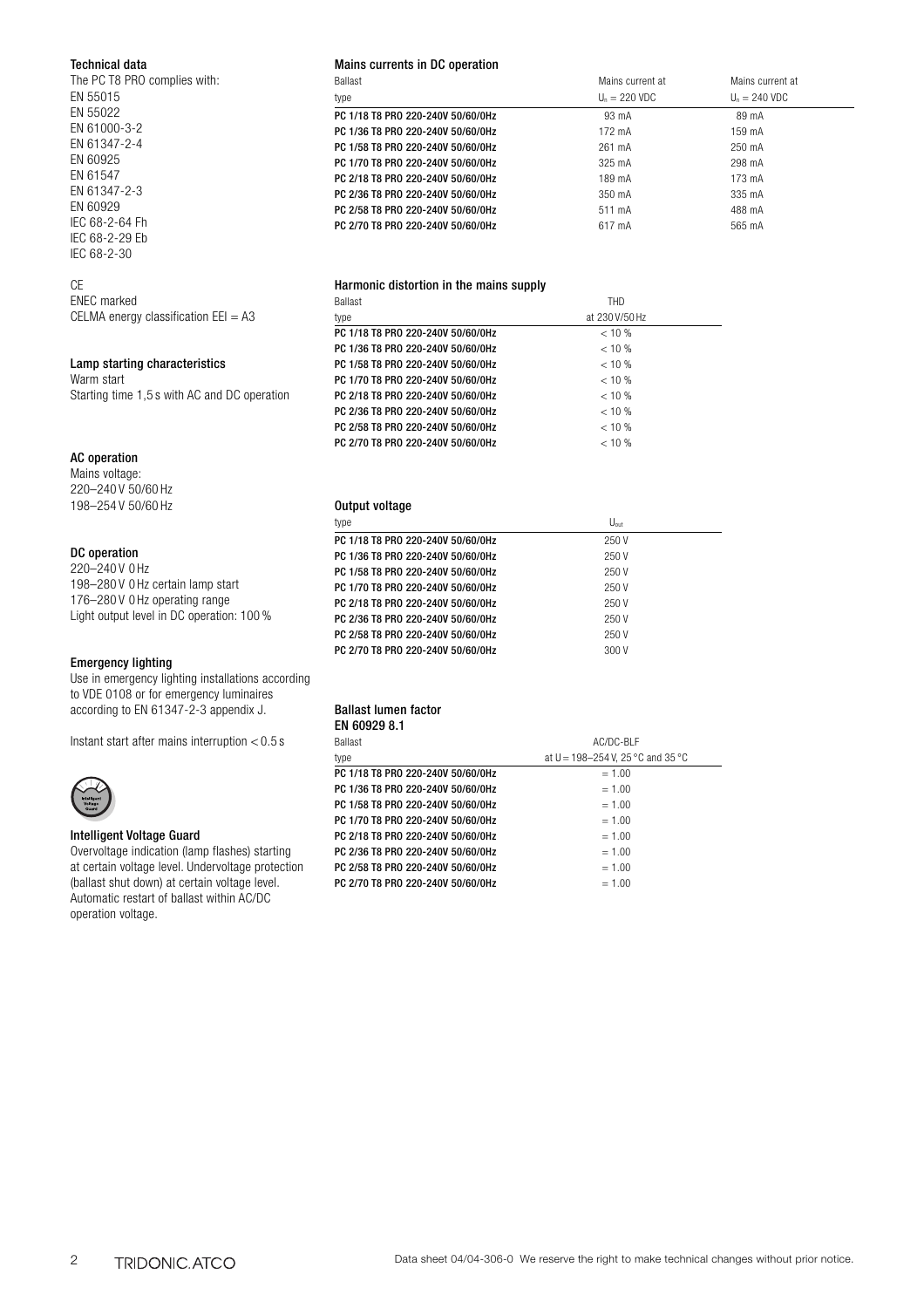### ASIC light management

ASIC (Application specific integrated circuit) is the very latest in lighting management design technology. The lamp friendly warm start is delivering maximum T8 lamp life and enables high switching frequency applications.

### Energy class CELMA EEI =  $A3$

PC T8 PRO complies with Energy Efficiency Index class A3.

### Ambient Temperature



tc point is related to the ballast life duration. PC T8 PRO is designed for an average service life of 50,000 hours under reference conditions and with a failure probability of less than 10 %. This corresponds to an average failure rate of 0.2 % for every 1,000 hours of operation.

### Maximum loading of automatic circuit breakers

| 1.99111910001100011        |                    |                       |                       |                       |                      |                    |                      |                      |  |
|----------------------------|--------------------|-----------------------|-----------------------|-----------------------|----------------------|--------------------|----------------------|----------------------|--|
| breaker type               | C10                | C <sub>13</sub>       | C <sub>16</sub>       | C20                   | <b>B10</b>           | <b>B13</b>         | <b>B16</b>           | <b>B20</b>           |  |
| Installation $\varnothing$ | $1.5 \text{ mm}^2$ | $1.5$ mm <sup>2</sup> | $1.5$ mm <sup>2</sup> | $2.5$ mm <sup>2</sup> | $.5$ mm <sup>2</sup> | $1.5 \text{ mm}^2$ | $1.5 \, \text{mm}^2$ | $2.5 \, \text{mm}^2$ |  |
| PC 1/18 T8 PRO             | 44                 | 62                    | 74                    | 104                   | 22                   | 31                 | 37                   | 52                   |  |
| PC 1/36 T8 PRO             | 38                 | 52                    | 60                    | 72                    | 19                   | 26                 | 30                   | 36                   |  |
| PC 1/58 T8 PRO             | 36                 | 50                    | 60                    | 70                    | 18                   | 25                 | 30                   | 35                   |  |
| PC 1/70 T8 PRO             | 20                 | 26                    | 34                    | 42                    | 10                   | 13                 | 17                   | 21                   |  |
| PC 2/18 T8 PRO             | 36                 | 50                    | 60                    | 72                    | 18                   | 25                 | 30                   | 36                   |  |
| PC 2/36 T8 PRO             | 24                 | 32                    | 38                    | 44                    | 12                   | 16                 | 19                   | 22                   |  |
| PC 2/58 T8 PRO             | 16                 | 22                    | 26                    | 30                    | 8                    |                    | 13                   | 15                   |  |
| PC 2/70 T8 PRO             | 10                 | 14                    | 16                    | 20                    | 5                    |                    | 8                    | 10                   |  |
|                            |                    |                       |                       |                       |                      |                    |                      |                      |  |

### Wiring advice

Automatic circuit

The lead length is dependant on the capacitance of the cable.

For safety reasons, the PC T8 PRO must only be earthed in the case of a safety class 1 luminaire. Earthing is not required for the device to operate. Connection to earth reduces radio interference.

| Ballast<br>Terminal |                | Maximum capacitance |         |        |
|---------------------|----------------|---------------------|---------|--------|
| Type                |                |                     | allowed |        |
|                     | Cold           | Hot                 | Cold    | Hot    |
| PC 1/xx T8 PRO      | 11.12          | 9, 10               | 300 pF  | 150 pF |
| PC 2/xx T8 PRO      | 11, 12, 13, 14 | 9, 10               | 300 pF  | 150 pF |

With standard solid wire 0,5/0,75 mm<sup>2</sup> the capacitance of the lead is 30–80 pF/m. This value is influenced by the way the wiring is made. Keep lamp wires short. Lamp connection with twin ballast should be made with symmetrical wiring. Hot leads (9, 10) and cold leads (11, 12, 13, 14) should be separated as much as possible.